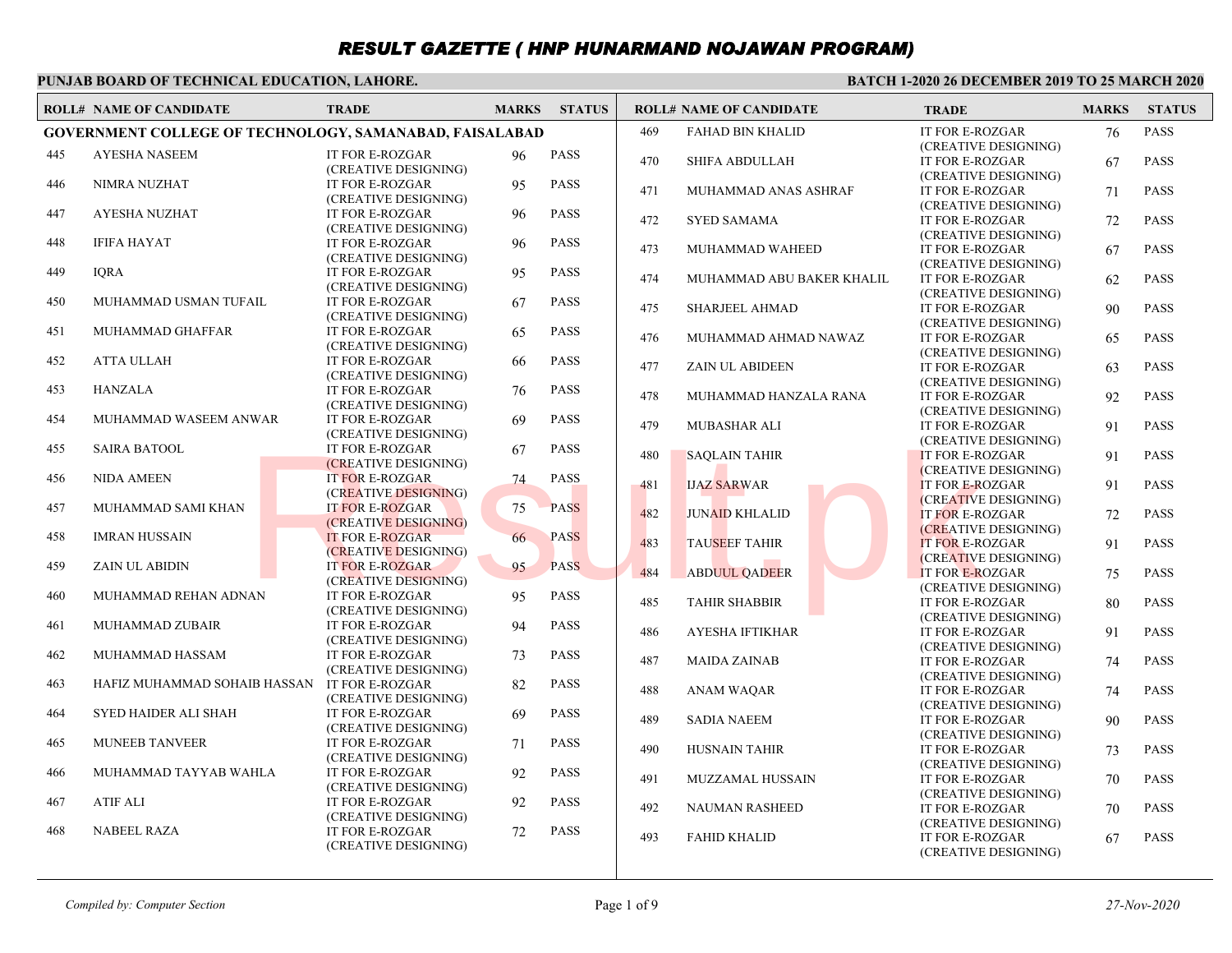#### **PUNJAB BOARD OF TECHNICAL EDUCATION, LAHORE.**

|     | <b>ROLL# NAME OF CANDIDATE</b> | <b>TRADE</b>                                   | <b>MARKS</b> | <b>STATUS</b> |     | <b>ROLL# NAME OF CANDIDATE</b>                                                    | <b>TRADE</b>                                   | <b>MARKS</b> | <b>STATUS</b> |
|-----|--------------------------------|------------------------------------------------|--------------|---------------|-----|-----------------------------------------------------------------------------------|------------------------------------------------|--------------|---------------|
| 494 | MUHAMMAD ABDULLAH              | <b>IT FOR E-ROZGAR</b><br>(CREATIVE DESIGNING) | 81           | <b>PASS</b>   | 519 | <b>KALSOOM</b>                                                                    | <b>IT FOR E-ROZGAR</b><br>(TECHNICAL)          | 91           | <b>PASS</b>   |
| 495 | <b>HINA RAMZAN</b>             | <b>IT FOR E-ROZGAR</b><br>(TECHNICAL)          | 91           | <b>PASS</b>   |     | GOVERNMENT TECHNICAL TRAINING INSTITUTE, JINNAH COLONY ROAD,<br><b>FAISALABAD</b> |                                                |              |               |
| 496 | <b>MUQADAR MUBARIK</b>         | <b>IT FOR E-ROZGAR</b><br>(TECHNICAL)          | 89           | <b>PASS</b>   | 520 | MUHAMMAD ARSLAN                                                                   | <b>IT FOR E-ROZGAR</b><br>(CREATIVE DESIGNING) | 91           | <b>PASS</b>   |
| 497 | <b>MUOADAS NADEEM</b>          | <b>IT FOR E-ROZGAR</b><br>(TECHNICAL)          | 89           | <b>PASS</b>   | 521 | SYED TALHA MEHMOOD                                                                | <b>IT FOR E-ROZGAR</b><br>(CREATIVE DESIGNING) | 89           | <b>PASS</b>   |
| 498 | <b>MISBAH SADDIQUE</b>         | <b>IT FOR E-ROZGAR</b><br>(TECHNICAL)          | 93           | <b>PASS</b>   | 522 | NABEEL MUSTAFA                                                                    | <b>IT FOR E-ROZGAR</b><br>(CREATIVE DESIGNING) | 85           | <b>PASS</b>   |
| 499 | <b>TAHIRA YASMEEN</b>          | <b>IT FOR E-ROZGAR</b><br>(TECHNICAL)          | 92           | <b>PASS</b>   | 523 | <b>NADIA</b>                                                                      | <b>IT FOR E-ROZGAR</b><br>(CREATIVE DESIGNING) | 83           | <b>PASS</b>   |
| 500 | <b>FARAH YOUSAF</b>            | <b>IT FOR E-ROZGAR</b><br>(TECHNICAL)          | 92           | <b>PASS</b>   | 524 | <b>SHAHZAIB</b>                                                                   | <b>IT FOR E-ROZGAR</b><br>(CREATIVE DESIGNING) | 88           | <b>PASS</b>   |
| 501 | <b>AQSA BASHEER</b>            | <b>IT FOR E-ROZGAR</b><br>(TECHNICAL)          | 82           | <b>PASS</b>   | 525 | MUHAMMAD IMRAN QAZIM                                                              | IT FOR E-ROZGAR<br>(CREATIVE DESIGNING)        | 86           | <b>PASS</b>   |
| 502 | <b>MARIA RAZAQ</b>             | <b>IT FOR E-ROZGAR</b><br>(TECHNICAL)          | 83           | <b>PASS</b>   | 526 | <b>SABIR ALI CHISHTI</b>                                                          | <b>IT FOR E-ROZGAR</b><br>(CREATIVE DESIGNING) | 82           | <b>PASS</b>   |
| 503 | <b>NASHRAH SHAZADI</b>         | <b>IT FOR E-ROZGAR</b><br>(TECHNICAL)          | 91           | <b>PASS</b>   | 527 | ABDUL REHMAN YOUNIS                                                               | <b>IT FOR E-ROZGAR</b><br>(CREATIVE DESIGNING) |              | <b>ABSENT</b> |
| 504 | NIMRA AYAZ                     | <b>IT FOR E-ROZGAR</b><br>(TECHNICAL)          | 83           | <b>PASS</b>   | 528 | MUHAMMAD AHSAN NAWAZ                                                              | <b>IT FOR E-ROZGAR</b><br>(CREATIVE DESIGNING) | 86           | <b>PASS</b>   |
| 505 | LARAIB FATIMA                  | <b>IT FOR E-ROZGAR</b><br>(TECHNICAL)          | 90           | <b>PASS</b>   | 529 | <b>WAOAS ALI ISHFAO</b>                                                           | <b>IT FOR E-ROZGAR</b><br>(CREATIVE DESIGNING) | 88           | <b>PASS</b>   |
| 506 | <b>NAILA</b>                   | <b>IT FOR E-ROZGAR</b><br>(TECHNICAL)          | 91           | <b>PASS</b>   | 530 | MUHAMMAD MUBEEN ZAHID                                                             | <b>IT FOR E-ROZGAR</b><br>(CREATIVE DESIGNING) | 86           | <b>PASS</b>   |
| 507 | <b>TAYYABA</b>                 | <b>IT FOR E-ROZGAR</b><br>(TECHNICAL)          | 92           | <b>PASS</b>   | 531 | MUHAMMAD ABDULLAH                                                                 | <b>IT FOR E-ROZGAR</b><br>(CREATIVE DESIGNING) | 84           | <b>PASS</b>   |
| 508 | <b>SAMRA</b>                   | <b>IT FOR E-ROZGAR</b><br>(TECHNICAL)          | 83           | <b>PASS</b>   | 532 | <b>HAMZA FATAH ALI</b>                                                            | <b>IT FOR E-ROZGAR</b><br>(CREATIVE DESIGNING) |              | <b>ABSENT</b> |
| 509 | <b>IQRA RIAZ</b>               | <b>IT FOR E-ROZGAR</b><br>(TECHNICAL)          | 93           | <b>PASS</b>   | 533 | <b>NOMAN IMRAN</b>                                                                | <b>IT FOR E-ROZGAR</b><br>(CREATIVE DESIGNING) | 90           | <b>PASS</b>   |
| 510 | MUHAMMAD SOHAIL                | <b>IT FOR E-ROZGAR</b><br>(TECHNICAL)          | 84           | <b>PASS</b>   | 534 | MUHAMMAD SHAHID                                                                   | <b>IT FOR E-ROZGAR</b><br>(CREATIVE DESIGNING) | 86           | <b>PASS</b>   |
| 511 | <b>NOUMAN SHAFIQUE</b>         | <b>IT FOR E-ROZGAR</b><br>(TECHNICAL)          | 93           | <b>PASS</b>   | 535 | MUHAMMAD UMER TANVEER                                                             | <b>IT FOR E-ROZGAR</b><br>(CREATIVE DESIGNING) | 85           | <b>PASS</b>   |
| 512 | ARSLAN MUSHTAQ                 | <b>IT FOR E-ROZGAR</b><br>(TECHNICAL)          | 88           | <b>PASS</b>   | 536 | <b>ALI RAZA</b>                                                                   | <b>IT FOR E-ROZGAR</b><br>(CREATIVE DESIGNING) | 83           | <b>PASS</b>   |
| 513 | MUNEEB AHMAD SIDDIQUI          | <b>IT FOR E-ROZGAR</b><br>(TECHNICAL)          | 96           | <b>PASS</b>   | 537 | <b>BUSHRA ASLAM</b>                                                               | <b>IT FOR E-ROZGAR</b><br>(CREATIVE DESIGNING) | 86           | <b>PASS</b>   |
| 514 | MUHAMMAD WASEEM                | <b>IT FOR E-ROZGAR</b><br>(TECHNICAL)          | 83           | <b>PASS</b>   | 538 | ALLAH DITTA KHAN                                                                  | <b>IT FOR E-ROZGAR</b><br>(CREATIVE DESIGNING) | 78           | <b>PASS</b>   |
| 515 | <b>USAMA BI NADEEM</b>         | <b>IT FOR E-ROZGAR</b><br>(TECHNICAL)          | 94           | <b>PASS</b>   | 539 | <b>SHAHZAIB AHMAD</b>                                                             | <b>IT FOR E-ROZGAR</b><br>(CREATIVE DESIGNING) | 76           | <b>PASS</b>   |
| 516 | <b>SABA HAMEED</b>             | <b>IT FOR E-ROZGAR</b><br>(TECHNICAL)          | 90           | <b>PASS</b>   | 540 | <b>SAAD NAVEED</b>                                                                | <b>IT FOR E-ROZGAR</b><br>(CREATIVE DESIGNING) | 85           | <b>PASS</b>   |
| 517 | <b>AYESHA IFTIKHAR</b>         | <b>IT FOR E-ROZGAR</b><br>(TECHNICAL)          | 83           | <b>PASS</b>   | 541 | <b>ADAN KHAN</b>                                                                  | <b>IT FOR E-ROZGAR</b><br>(CREATIVE DESIGNING) | 90           | <b>PASS</b>   |
| 518 | <b>MUHAMMAD ASIF</b>           | <b>IT FOR E-ROZGAR</b><br>(TECHNICAL)          | 86           | <b>PASS</b>   | 542 | <b>UMM E FARWA</b>                                                                | <b>IT FOR E-ROZGAR</b><br>(CREATIVE DESIGNING) | 85           | <b>PASS</b>   |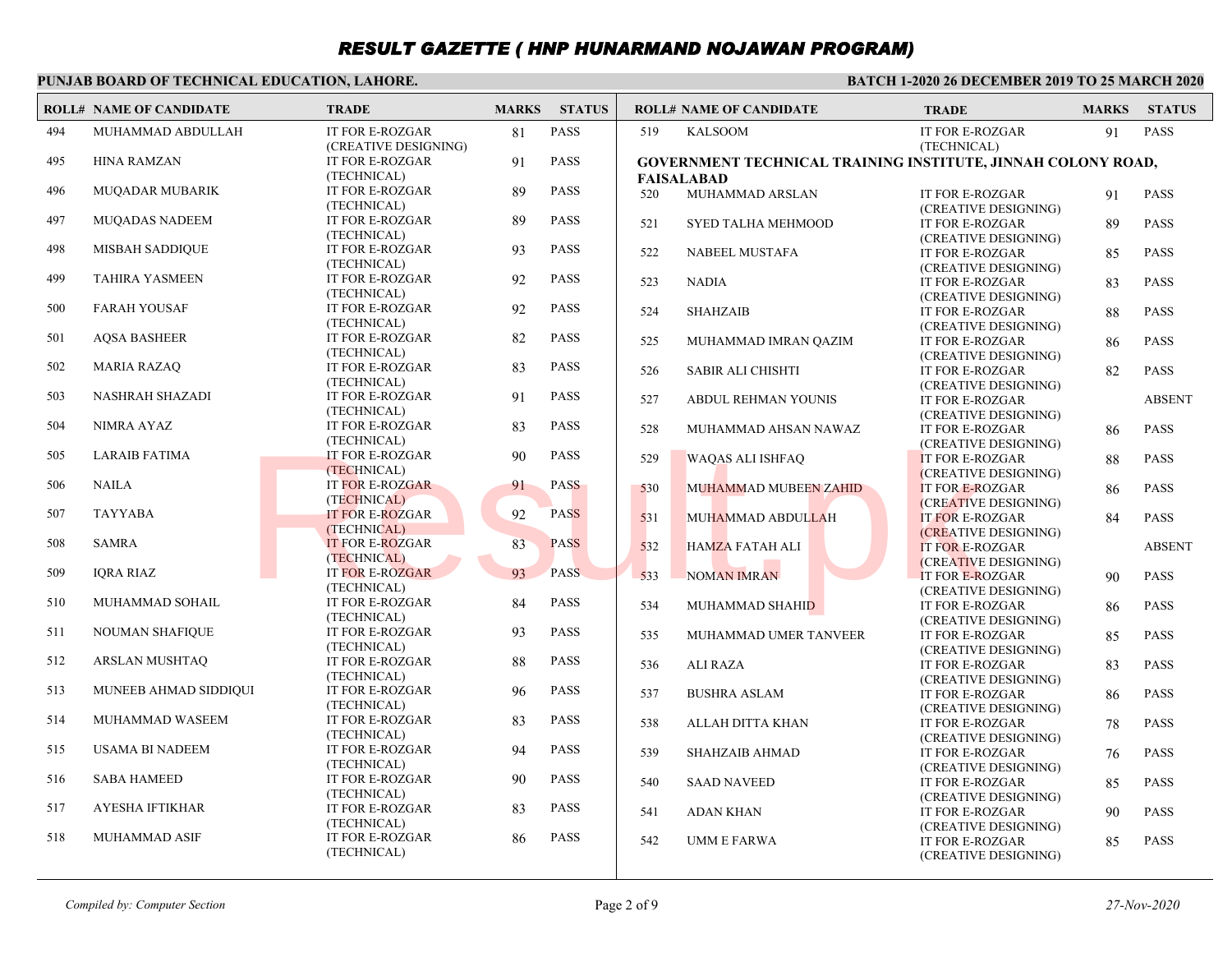#### **PUNJAB BOARD OF TECHNICAL EDUCATION, LAHORE.**

|     | <b>ROLL# NAME OF CANDIDATE</b> | <b>TRADE</b>                                                    | <b>MARKS</b> | <b>STATUS</b> |     | <b>ROLL# NAME OF CANDIDATE</b>                                      | <b>TRADE</b>                                  | <b>MARKS</b> | <b>STATUS</b> |
|-----|--------------------------------|-----------------------------------------------------------------|--------------|---------------|-----|---------------------------------------------------------------------|-----------------------------------------------|--------------|---------------|
| 543 | AYESHA KANWAL                  | IT FOR E-ROZGAR                                                 | 85           | <b>PASS</b>   | 568 | <b>HAMZA ASHFAQ</b>                                                 | IT FOR E-ROZGAR                               |              | <b>ABSENT</b> |
| 544 | MUHAMMAD AFZAL ALI             | (CREATIVE DESIGNING)<br>IT FOR E-ROZGAR<br>(CREATIVE DESIGNING) | 80           | <b>PASS</b>   | 569 | MUHAMMAD EHSAN AKRAM                                                | (TECHNICAL)<br>IT FOR E-ROZGAR<br>(TECHNICAL) | 89           | <b>PASS</b>   |
| 545 | ANNA KHAN DURRANI              | IT FOR E-ROZGAR<br>(TECHNICAL)                                  | 90           | <b>PASS</b>   |     | GOVT. COLLEGE OF TECHNOLOGY, NIGAR CHOWK, NEAR LEATHER COLLEGE      |                                               |              |               |
| 546 | <b>AWAIS AHMAD</b>             | <b>IT FOR E-ROZGAR</b><br>(TECHNICAL)                           | 91           | <b>PASS</b>   | 570 | <b>G.T ROAD, GUJRANWALA</b><br>MUDASSAR EJAZ                        | IT FOR E-ROZGAR<br>(TECHNICAL)                | 72           | <b>PASS</b>   |
| 547 | <b>ABDUL REHMAN</b>            | IT FOR E-ROZGAR<br>(TECHNICAL)                                  | 92           | <b>PASS</b>   | 571 | MUHAMMAD SALMAN                                                     | <b>IT FOR E-ROZGAR</b><br>(TECHNICAL)         | 69           | <b>PASS</b>   |
| 548 | <b>SHAHZAD ANJUM</b>           | <b>IT FOR E-ROZGAR</b><br>(TECHNICAL)                           |              | <b>ABSENT</b> | 572 | MUHAMMAD ARSLAN                                                     | IT FOR E-ROZGAR<br>(TECHNICAL)                | 78           | <b>PASS</b>   |
| 549 | <b>USAMA</b>                   | IT FOR E-ROZGAR<br>(TECHNICAL)                                  | 83           | <b>PASS</b>   | 573 | MUHAMMAD SULEMAN                                                    | IT FOR E-ROZGAR<br>(TECHNICAL)                | 79           | <b>PASS</b>   |
| 550 | HAFIZ ABDULLAH FAHAD           | IT FOR E-ROZGAR<br>(TECHNICAL)                                  | 88           | <b>PASS</b>   | 574 | AHMAD RIZWAN                                                        | IT FOR E-ROZGAR<br>(TECHNICAL)                | 76           | <b>PASS</b>   |
| 551 | <b>TALHA MUNIR</b>             | IT FOR E-ROZGAR<br>(TECHNICAL)                                  | 84           | <b>PASS</b>   | 575 | <b>SYED GHULAM GHAZI</b>                                            | <b>IT FOR E-ROZGAR</b><br>(TECHNICAL)         | 74           | <b>PASS</b>   |
| 552 | <b>SADIA ALI</b>               | <b>IT FOR E-ROZGAR</b><br>(TECHNICAL)                           | 90           | <b>PASS</b>   | 576 | MUHAMMAD AZEEM                                                      | IT FOR E-ROZGAR<br>(TECHNICAL)                |              | <b>ABSENT</b> |
| 553 | SYED ASAD RAZA                 | IT FOR E-ROZGAR<br>(TECHNICAL)                                  | 89           | <b>PASS</b>   | 577 | <b>ABDUL MUEEZ</b>                                                  | IT FOR E-ROZGAR                               | 82           | <b>PASS</b>   |
| 554 | MUHAMMAD AHSAN ZAKI            | <b>IT FOR E-ROZGAR</b><br>(TECHNICAL)                           | 90           | <b>PASS</b>   | 578 | <b>ABDULLAH IRSHAD</b>                                              | (TECHNICAL)<br>IT FOR E-ROZGAR                | 93           | <b>PASS</b>   |
| 555 | <b>ABU HUZAIFA</b>             | <b>IT FOR E-ROZGAR</b><br>(TECHNICAL)                           | 94           | <b>PASS</b>   | 579 | <b>OUTAIBAH TALAT</b>                                               | (TECHNICAL)<br>IT FOR E-ROZGAR                | 96           | <b>PASS</b>   |
| 556 | <b>ADEEBA SALEEM</b>           | <b>IT FOR E-ROZGAR</b><br>(TECHNICAL)                           | 94           | <b>PASS</b>   | 580 | MUHAMMAD HUZAIFA                                                    | (TECHNICAL)<br><b>IT FOR E-ROZGAR</b>         |              | <b>ABSENT</b> |
| 557 | <b>MOAZAMA BATOOL</b>          | <b>IT FOR E-ROZGAR</b><br>(TECHNICAL)                           | 77           | <b>PASS</b>   | 581 | <b>HAMMAD AYUB</b>                                                  | (TECHNICAL)<br><b>IT FOR E-ROZGAR</b>         | 78           | <b>PASS</b>   |
| 558 | <b>KAINAT AKHTAR</b>           | <b>IT FOR E-ROZGAR</b><br>(TECHNICAL)                           | 84           | <b>PASS</b>   | 582 | <b>ASIM MUSHTAO</b>                                                 | (TECHNICAL)<br><b>IT FOR E-ROZGAR</b>         | 83           | <b>PASS</b>   |
| 559 | <b>AYESHA AYUB</b>             | IT FOR E-ROZGAR<br>(TECHNICAL)                                  | 77           | <b>PASS</b>   | 583 | <b>ADEEL SHAHZAD</b>                                                | (TECHNICAL)<br>IT FOR E-ROZGAR                | 79           | <b>PASS</b>   |
| 560 | <b>HINA AMJAD</b>              | IT FOR E-ROZGAR<br>(TECHNICAL)                                  | 94           | <b>PASS</b>   | 584 | <b>WAOAR AHMAD</b>                                                  | (TECHNICAL)<br>IT FOR E-ROZGAR                | 86           | <b>PASS</b>   |
| 561 | <b>MISBAH SHABBIR</b>          | IT FOR E-ROZGAR<br>(TECHNICAL)                                  | 94           | <b>PASS</b>   | 585 | <b>IORA NIAZ</b>                                                    | (TECHNICAL)<br>IT FOR E-ROZGAR                | 86           | <b>PASS</b>   |
| 562 | <b>USMAN WALI</b>              | IT FOR E-ROZGAR                                                 |              | <b>ABSENT</b> | 586 | <b>UMME HABEEBA</b>                                                 | (TECHNICAL)<br><b>IT FOR E-ROZGAR</b>         | 82           | <b>PASS</b>   |
| 563 | MUHAMMAD AZEEM                 | (TECHNICAL)<br><b>IT FOR E-ROZGAR</b>                           | 91           | <b>PASS</b>   | 587 | MUZAMMAL                                                            | (TECHNICAL)<br><b>IT FOR E-ROZGAR</b>         | 74           | <b>PASS</b>   |
| 564 | ALI HAMZA                      | (TECHNICAL)<br><b>IT FOR E-ROZGAR</b>                           | 93           | <b>PASS</b>   | 588 | <b>UMAR AHMAD</b>                                                   | (TECHNICAL)<br>IT FOR E-ROZGAR                | 81           | <b>PASS</b>   |
| 565 | <b>ASMA FAROOQ</b>             | (TECHNICAL)<br><b>IT FOR E-ROZGAR</b>                           | 90           | <b>PASS</b>   | 589 | MUHAMMAD AWAIS                                                      | (TECHNICAL)<br>IT FOR E-ROZGAR                | 75           | <b>PASS</b>   |
| 566 | <b>TALHA AJMAL</b>             | (TECHNICAL)<br>IT FOR E-ROZGAR                                  | 82           | <b>PASS</b>   |     | LIGHT ENGINEERING SERVICE CENTRE, SMALL INDUSTRIES ESTATE NO.1, G.T | (TECHNICAL)                                   |              |               |
| 567 | <b>HIRA SHAKOOR</b>            | (TECHNICAL)<br><b>IT FOR E-ROZGAR</b><br>(TECHNICAL)            | 90           | <b>PASS</b>   | 590 | <b>ROAD., GUJRANWALA</b><br><b>TAYYAB SHAHZAD</b>                   | IT FOR E-ROZGAR<br>(CREATIVE DESIGNING)       | 83           | <b>PASS</b>   |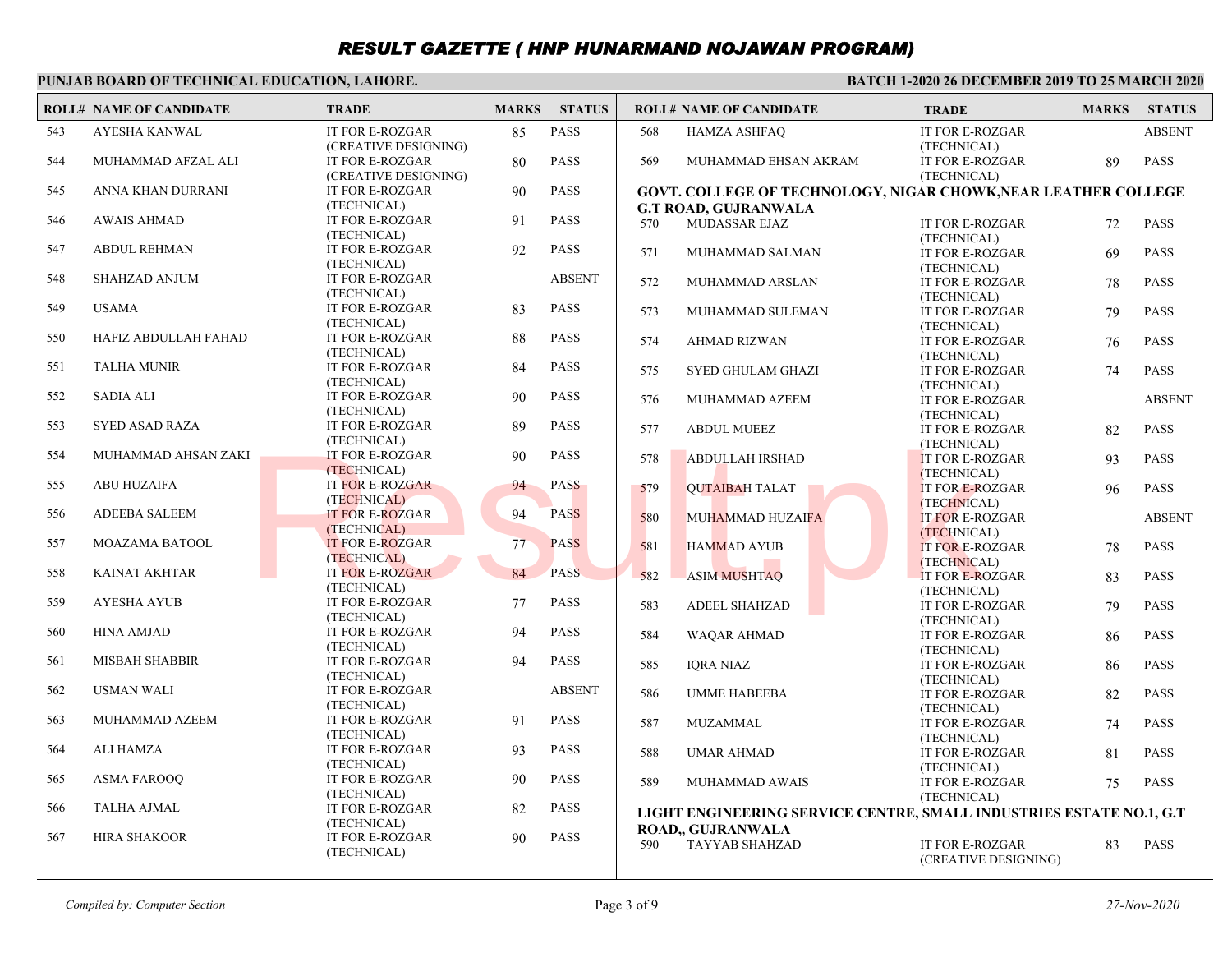#### **PUNJAB BOARD OF TECHNICAL EDUCATION, LAHORE.**

|     | <b>ROLL# NAME OF CANDIDATE</b>                  | <b>TRADE</b>                                              | <b>MARKS</b> | <b>STATUS</b> |     | <b>ROLL# NAME OF CANDIDATE</b> | <b>TRADE</b>                                   | <b>MARKS</b> | <b>STATUS</b> |
|-----|-------------------------------------------------|-----------------------------------------------------------|--------------|---------------|-----|--------------------------------|------------------------------------------------|--------------|---------------|
| 591 | MUHAMMAD ADEEL                                  | IT FOR E-ROZGAR<br>(CREATIVE DESIGNING)                   | 92           | <b>PASS</b>   | 615 | MUHAMMAD HAMAD                 | <b>IT FOR E-ROZGAR</b><br>(TECHNICAL)          | 76           | <b>PASS</b>   |
| 592 | MUHAMMAD BILAL                                  | <b>IT FOR E-ROZGAR</b><br>(CREATIVE DESIGNING)            | 71           | <b>PASS</b>   | 616 | <b>SYED TAHA HASSAN</b>        | <b>IT FOR E-ROZGAR</b><br>(TECHNICAL)          | 83           | <b>PASS</b>   |
| 593 | <b>ZAROON ALI</b>                               | IT FOR E-ROZGAR<br>(CREATIVE DESIGNING)                   | 89           | <b>PASS</b>   | 617 | ALISHBA SHAKOOR                | <b>IT FOR E-ROZGAR</b><br>(TECHNICAL)          |              | <b>ABSENT</b> |
| 594 | <b>UMAIR ALI</b>                                | <b>IT FOR E-ROZGAR</b><br>(CREATIVE DESIGNING)            | 82           | <b>PASS</b>   | 618 | <b>HUMA NAZ</b>                | <b>IT FOR E-ROZGAR</b><br>(TECHNICAL)          | 76           | <b>PASS</b>   |
| 595 | MUQARRAB UL REHMAN                              | IT FOR E-ROZGAR<br>(CREATIVE DESIGNING)                   | 91           | <b>PASS</b>   | 619 | <b>ALI AHSAN</b>               | IT FOR E-ROZGAR<br>(TECHNICAL)                 | 93           | <b>PASS</b>   |
| 596 | <b>AHMAD BASHEER</b>                            | <b>IT FOR E-ROZGAR</b><br>(CREATIVE DESIGNING)            | 79           | <b>PASS</b>   | 620 | <b>GULFAM SHAFI</b>            | <b>IT FOR E-ROZGAR</b><br>(TECHNICAL)          | 71           | <b>PASS</b>   |
| 597 | <b>ABU SUFYAN</b>                               | <b>IT FOR E-ROZGAR</b><br>(CREATIVE DESIGNING)            | 84           | <b>PASS</b>   | 621 | <b>SYED JUNAID ZAHID</b>       | IT FOR E-ROZGAR<br>(TECHNICAL)                 | 80           | <b>PASS</b>   |
| 598 | <b>ALI HASSAN</b>                               | <b>IT FOR E-ROZGAR</b><br>(CREATIVE DESIGNING)            | 81           | <b>PASS</b>   | 622 | <b>MOHSIN ALI</b>              | <b>IT FOR E-ROZGAR</b><br>(TECHNICAL)          |              | <b>ABSENT</b> |
| 599 | MUHAMMAD NADEEM                                 | <b>IT FOR E-ROZGAR</b><br>(CREATIVE DESIGNING)            | 82           | <b>PASS</b>   | 623 | <b>IMTIAZ ALI</b>              | <b>IT FOR E-ROZGAR</b><br>(TECHNICAL)          |              | <b>ABSENT</b> |
| 600 | ABD UL BASIT ALI                                | <b>IT FOR E-ROZGAR</b><br>(CREATIVE DESIGNING)            | 74           | <b>PASS</b>   | 624 | <b>ARSLAN KHALID</b>           | <b>IT FOR E-ROZGAR</b><br>(TECHNICAL)          |              | <b>ABSENT</b> |
| 601 | MUHAMMAD AHMAD RAZA QADRI                       | IT FOR E-ROZGAR<br>(CREATIVE DESIGNING)                   | 79           | <b>PASS</b>   | 625 | MUHAMMAD SAQLAIN               | IT FOR E-ROZGAR<br>(TECHNICAL)                 | 77           | <b>PASS</b>   |
| 602 | <b>FARAZ AHMAD</b>                              | <b>IT FOR E-ROZGAR</b><br>(CREATIVE DESIGNING)            | 73           | <b>PASS</b>   | 626 | <b>MUHAMMAD KASHIF</b>         | <b>IT FOR E-ROZGAR</b><br>(TECHNICAL)          |              | <b>ABSENT</b> |
| 603 | MUHAMMAD RAMEEZ ANJUM                           | <b>IT FOR E-ROZGAR</b><br>(CREATIVE DESIGNING)            | 77           | <b>PASS</b>   | 627 | <b>SUBHAN KAREEM HASHMI</b>    | IT FOR E-ROZGAR<br>(TECHNICAL)                 | 77           | <b>PASS</b>   |
| 604 | <b>LATIF ALI</b>                                | <b>IT FOR E-ROZGAR</b><br>(CREATIVE DESIGNING)            | 76           | <b>PASS</b>   | 628 | <b>FARZOOQ ALI DURRANI</b>     | <b>IT FOR E-ROZGAR</b><br>(TECHNICAL)          | 85           | <b>PASS</b>   |
| 605 | <b>BILAL AHMAD</b>                              | <b>IT FOR E-ROZGAR</b><br>(CREATIVE DESIGNING)            | 76           | <b>PASS</b>   | 629 | MUHAMMAD SHAKEEL               | <b>IT FOR E-ROZGAR</b><br>(TECHNICAL)          |              | <b>ABSENT</b> |
| 606 | <b>UMAR ALI</b>                                 | <b>IT FOR E-ROZGAR</b><br>(CREATIVE DESIGNING)            | 73           | <b>PASS</b>   | 630 | <b>MUHAMMAD IRFAN</b>          | <b>IT FOR E-ROZGAR</b><br>(TECHNICAL)          |              | <b>ABSENT</b> |
| 607 | <b>SHAHZAD ALI</b>                              | <b>IT FOR E-ROZGAR</b><br>(CREATIVE DESIGNING)            | 80           | <b>PASS</b>   | 631 | <b>FAISAL RASHEED</b>          | <b>IT FOR E-ROZGAR</b><br>(TECHNICAL)          |              | <b>ABSENT</b> |
| 608 | MUHAMMAD MUBASHAR ALEEM                         | IT FOR E-ROZGAR<br>(CREATIVE DESIGNING)                   | 71           | <b>PASS</b>   | 632 | <b>RAZA A MUSTAFA</b>          | <b>IT FOR E-ROZGAR</b><br>(TECHNICAL)          | 69           | <b>PASS</b>   |
| 609 | <b>SAIF ULLAH</b>                               | <b>IT FOR E-ROZGAR</b><br>(CREATIVE DESIGNING)            | 71           | <b>PASS</b>   | 633 | MUHAMMAD ADEEL HASHMI          | <b>IT FOR E-ROZGAR</b><br>(TECHNICAL)          | 75           | <b>PASS</b>   |
|     | DEVELOPMENT, MATCHES FACTORY , SHAHDARA, LAHORE | GOVT. COLLEGE OF TECHNOLOGY FOR GLASS, CERAMICS & POTTERY |              |               | 634 | <b>ZULKAIF AHMAD</b>           | <b>IT FOR E-ROZGAR</b><br>(TECHNICAL)          |              | <b>ABSENT</b> |
| 610 | <b>SABA ABDULLAH</b>                            | IT FOR E-ROZGAR<br>(TECHNICAL)                            | 88           | <b>PASS</b>   | 635 | <b>SAJJAD HAIDER</b>           | <b>IT FOR E-ROZGAR</b><br>(CREATIVE DESIGNING) | 83           | <b>PASS</b>   |
| 611 | <b>SAIRA NAZ</b>                                | IT FOR E-ROZGAR<br>(TECHNICAL)                            | 77           | <b>PASS</b>   | 636 | MUHAMMAD AMAN KHAN             | <b>IT FOR E-ROZGAR</b><br>(CREATIVE DESIGNING) | 92           | <b>PASS</b>   |
| 612 | <b>ABDUL REHMAN</b>                             | IT FOR E-ROZGAR<br>(TECHNICAL)                            | 92           | <b>PASS</b>   | 637 | MUHAMMAD AHSAN ALI             | <b>IT FOR E-ROZGAR</b><br>(CREATIVE DESIGNING) | 80           | <b>PASS</b>   |
| 613 | MUHAMMAD DANISH                                 | IT FOR E-ROZGAR<br>(TECHNICAL)                            |              | <b>ABSENT</b> | 638 | <b>TAIB ALI</b>                | <b>IT FOR E-ROZGAR</b><br>(CREATIVE DESIGNING) | 94           | <b>PASS</b>   |
| 614 | <b>SYED TAHIR ABBAS SHAH</b>                    | IT FOR E-ROZGAR<br>(TECHNICAL)                            | 71           | <b>PASS</b>   | 639 | MUHAMMAD ANSS                  | <b>IT FOR E-ROZGAR</b><br>(CREATIVE DESIGNING) |              | <b>ABSENT</b> |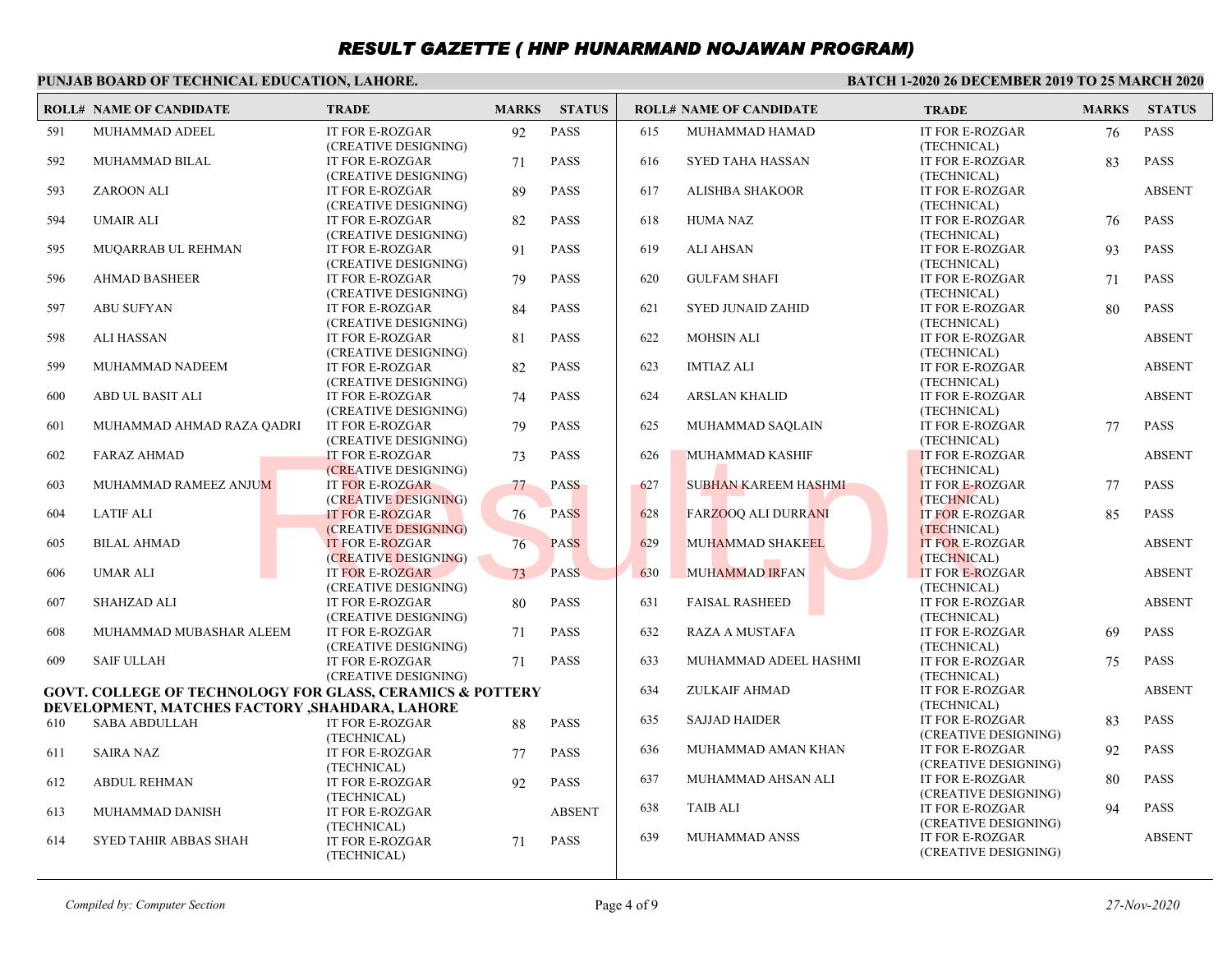#### **PUNJAB BOARD OF TECHNICAL EDUCATION, LAHORE.**

|             | <b>ROLL# NAME OF CANDIDATE</b> | <b>TRADE</b>                                                     | <b>MARKS</b> | <b>STATUS</b> |     | <b>ROLL# NAME OF CANDIDATE</b> | <b>TRADE</b>                          | <b>MARKS</b> | <b>STATUS</b> |
|-------------|--------------------------------|------------------------------------------------------------------|--------------|---------------|-----|--------------------------------|---------------------------------------|--------------|---------------|
| 640         | <b>MARYAM SHAHBAZ</b>          | <b>IT FOR E-ROZGAR</b>                                           | 81           | <b>PASS</b>   | 664 | <b>OADEER AHMAD</b>            | <b>IT FOR E-ROZGAR</b>                |              | <b>ABSENT</b> |
|             |                                | (CREATIVE DESIGNING)                                             |              |               |     |                                | (TECHNICAL)                           |              |               |
| 641         | ALI AHMAD ISHFAQ               | IT FOR E-ROZGAR                                                  | 89           | <b>PASS</b>   | 665 | <b>USMAN HANIF</b>             | <b>IT FOR E-ROZGAR</b>                | 78           | <b>PASS</b>   |
|             |                                | (CREATIVE DESIGNING)                                             |              |               |     |                                | (TECHNICAL)                           |              |               |
| 642         | <b>WAJIHA RAFIQ</b>            | <b>IT FOR E-ROZGAR</b>                                           | 77           | <b>PASS</b>   | 666 | <b>ALTAF AHMAD</b>             | <b>IT FOR E-ROZGAR</b>                | 78           | <b>PASS</b>   |
|             |                                | (CREATIVE DESIGNING)                                             |              |               |     |                                | (TECHNICAL)                           |              |               |
| 643         | <b>FAZAL U REHMAN</b>          | <b>IT FOR E-ROZGAR</b>                                           | 90           | <b>PASS</b>   | 667 | <b>ZOHAIB HASSAN</b>           | <b>IT FOR E-ROZGAR</b>                |              | <b>ABSENT</b> |
|             |                                | (CREATIVE DESIGNING)                                             |              |               |     |                                | (TECHNICAL)                           |              |               |
| 644         | <b>ABDUL REHMAN</b>            | <b>IT FOR E-ROZGAR</b>                                           |              | <b>ABSENT</b> | 668 | <b>ZAHID MANZOOR</b>           | <b>IT FOR E-ROZGAR</b>                | 79           | <b>PASS</b>   |
|             |                                | (CREATIVE DESIGNING)                                             |              |               |     |                                | (TECHNICAL)                           |              |               |
| 645         | <b>NIDA YOUSAF</b>             | <b>IT FOR E-ROZGAR</b>                                           | 83           | <b>PASS</b>   | 669 | MUHAMMAD AMEER HAMZA           | <b>IT FOR E-ROZGAR</b>                | 79           | <b>PASS</b>   |
|             |                                | (CREATIVE DESIGNING)                                             |              |               |     |                                | (TECHNICAL)                           |              |               |
| 646         | MUHAMMAD IKRAM                 | <b>IT FOR E-ROZGAR</b>                                           | 95           | <b>PASS</b>   | 670 | <b>WASI UR REHMAN</b>          | <b>IT FOR E-ROZGAR</b>                | 84           | <b>PASS</b>   |
|             |                                | (CREATIVE DESIGNING)                                             |              |               |     |                                | (TECHNICAL)                           |              |               |
| 647         | ZAHID IQBAL                    | <b>IT FOR E-ROZGAR</b>                                           | 79           | <b>PASS</b>   | 671 | <b>TAHIR MEHMOOD</b>           | <b>IT FOR E-ROZGAR</b>                | 85           | <b>PASS</b>   |
|             |                                | (CREATIVE DESIGNING)                                             |              |               |     |                                | (TECHNICAL)                           |              |               |
| 648         | <b>FAIZA HASSAN</b>            | <b>IT FOR E-ROZGAR</b>                                           | 77           | <b>PASS</b>   | 672 | MUHAMMAD SHARIF                | <b>IT FOR E-ROZGAR</b>                | 85           | <b>PASS</b>   |
|             |                                | (CREATIVE DESIGNING)                                             |              |               |     |                                | (TECHNICAL)                           |              |               |
| 649         | <b>NIDA MATLOOB</b>            | <b>IT FOR E-ROZGAR</b>                                           | 83           | <b>PASS</b>   | 673 | <b>TEHSEEN JABBAR</b>          | <b>IT FOR E-ROZGAR</b>                | 83           | <b>PASS</b>   |
|             | HAIDER KHAN SHERWANI           | (CREATIVE DESIGNING)<br>IT FOR E-ROZGAR                          |              | <b>ABSENT</b> | 674 | MUHAMMAD HASSAN                | (TECHNICAL)<br><b>IT FOR E-ROZGAR</b> |              | <b>PASS</b>   |
| 650         |                                |                                                                  |              |               |     |                                |                                       | 84           |               |
| 651         | MUHAMMAD QASIM                 | (CREATIVE DESIGNING)<br><b>IT FOR E-ROZGAR</b>                   |              | <b>ABSENT</b> | 675 | <b>SYED HUSNAIN WASIM</b>      | (TECHNICAL)<br><b>IT FOR E-ROZGAR</b> |              | <b>ABSENT</b> |
|             |                                | (CREATIVE DESIGNING)                                             |              |               |     |                                | (TECHNICAL)                           |              |               |
| 652         | <b>SHAKILA</b>                 | <b>IT FOR E-ROZGAR</b>                                           |              | <b>ABSENT</b> | 676 | <b>TAHIR ALI</b>               | <b>IT FOR E-ROZGAR</b>                | 79           | <b>PASS</b>   |
|             |                                | (CREATIVE DESIGNING)                                             |              |               |     |                                | (TECHNICAL)                           |              |               |
| 653         | <b>SUMAIRA NAZ</b>             | <b>IT FOR E-ROZGAR</b>                                           | 82           | <b>PASS</b>   | 677 | <b>KHIZER MEHTAB</b>           | <b>IT FOR E-ROZGAR</b>                |              | <b>ABSENT</b> |
|             |                                | (CREATIVE DESIGNING)                                             |              |               |     |                                | (TECHNICAL)                           |              |               |
| 654         | SHEIKH MUHAMMAD HASAN          | <b>IT FOR E-ROZGAR</b>                                           | 86           | <b>PASS</b>   | 678 | <b>KAMRAN RIAZ</b>             | <b>IT FOR E-ROZGAR</b>                |              | <b>ABSENT</b> |
|             |                                | (CREATIVE DESIGNING)                                             |              |               |     |                                | (TECHNICAL)                           |              |               |
| 655         | MUHAMMAD JUNAID JAMIL          | <b>IT FOR E-ROZGAR</b>                                           | 88           | <b>PASS</b>   | 679 | <b>MUHAMMAD SAAD</b>           | IT FOR E-ROZGAR                       | 84           | <b>PASS</b>   |
|             |                                | (CREATIVE DESIGNING)                                             |              |               |     |                                | (TECHNICAL)                           |              |               |
| 656         | <b>IQRA IQBAL</b>              | <b>IT FOR E-ROZGAR</b>                                           | 94           | <b>PASS</b>   | 680 | <b>SHAHZAD HUSSAIN</b>         | <b>IT FOR E-ROZGAR</b>                | 78           | <b>PASS</b>   |
|             |                                | (CREATIVE DESIGNING)                                             |              |               |     |                                | (TECHNICAL)                           |              |               |
| 657         | NOOR UL AIN GILANI             | IT FOR E-ROZGAR                                                  | 68           | <b>PASS</b>   | 681 | MUHAMMAD ISMAIL                | <b>IT FOR E-ROZGAR</b>                | 79           | <b>PASS</b>   |
|             |                                | (CREATIVE DESIGNING)                                             |              |               |     |                                | (TECHNICAL)                           |              |               |
| 658         | <b>SHOAIB ALI</b>              | <b>IT FOR E-ROZGAR</b>                                           |              | <b>ABSENT</b> | 682 | MUHAMMAD HAMZA                 | <b>IT FOR E-ROZGAR</b>                |              | <b>ABSENT</b> |
|             |                                | (CREATIVE DESIGNING)                                             |              |               |     |                                | (TECHNICAL)                           |              |               |
| 659         | <b>ASIFA</b>                   | IT FOR E-ROZGAR                                                  |              | <b>ABSENT</b> | 683 | MUHAMMAD ZOHAIB YAQOOB         | IT FOR E-ROZGAR                       | 83           | <b>PASS</b>   |
|             |                                | (CREATIVE DESIGNING)                                             |              |               |     |                                | (TECHNICAL)                           |              |               |
|             |                                | GOVERNMENT TECHNICAL TRAINING INSTITUTE, FACTORY AREA, RAHIM YAR |              |               | 684 | <b>ADNAN AHMAD</b>             | <b>IT FOR E-ROZGAR</b>                | 91           | <b>PASS</b>   |
| <b>KHAN</b> |                                |                                                                  |              |               |     |                                | (TECHNICAL)                           |              |               |
| 660         | <b>SAMIA YASEEN</b>            | <b>IT FOR E-ROZGAR</b>                                           | 84           | <b>PASS</b>   | 685 | ALISHAH SHAHEEN                | IT FOR E-ROZGAR                       | 81           | <b>PASS</b>   |
|             |                                | (TECHNICAL)                                                      |              |               |     |                                | (CREATIVE DESIGNING)                  |              |               |
| 661         | WARDA ABDUL MALIK              | IT FOR E-ROZGAR                                                  |              | <b>ABSENT</b> | 686 | MUHAMMAD ZUBAIR                | <b>IT FOR E-ROZGAR</b>                | 80           | <b>PASS</b>   |
|             |                                | (TECHNICAL)                                                      |              |               |     |                                | (CREATIVE DESIGNING)                  |              |               |
| 662         | <b>MISBAH ABID</b>             | IT FOR E-ROZGAR                                                  | 87           | <b>PASS</b>   | 687 | <b>JAMIL AHMAD</b>             | IT FOR E-ROZGAR                       |              | <b>ABSENT</b> |
|             |                                | (TECHNICAL)                                                      |              |               |     |                                | (CREATIVE DESIGNING)                  |              |               |
| 663         | <b>NASIR SAEED</b>             | IT FOR E-ROZGAR                                                  | 83           | <b>PASS</b>   | 688 | <b>KASHIF ANWAR</b>            | <b>IT FOR E-ROZGAR</b>                | 80           | <b>PASS</b>   |
|             |                                | (TECHNICAL)                                                      |              |               |     |                                | (CREATIVE DESIGNING)                  |              |               |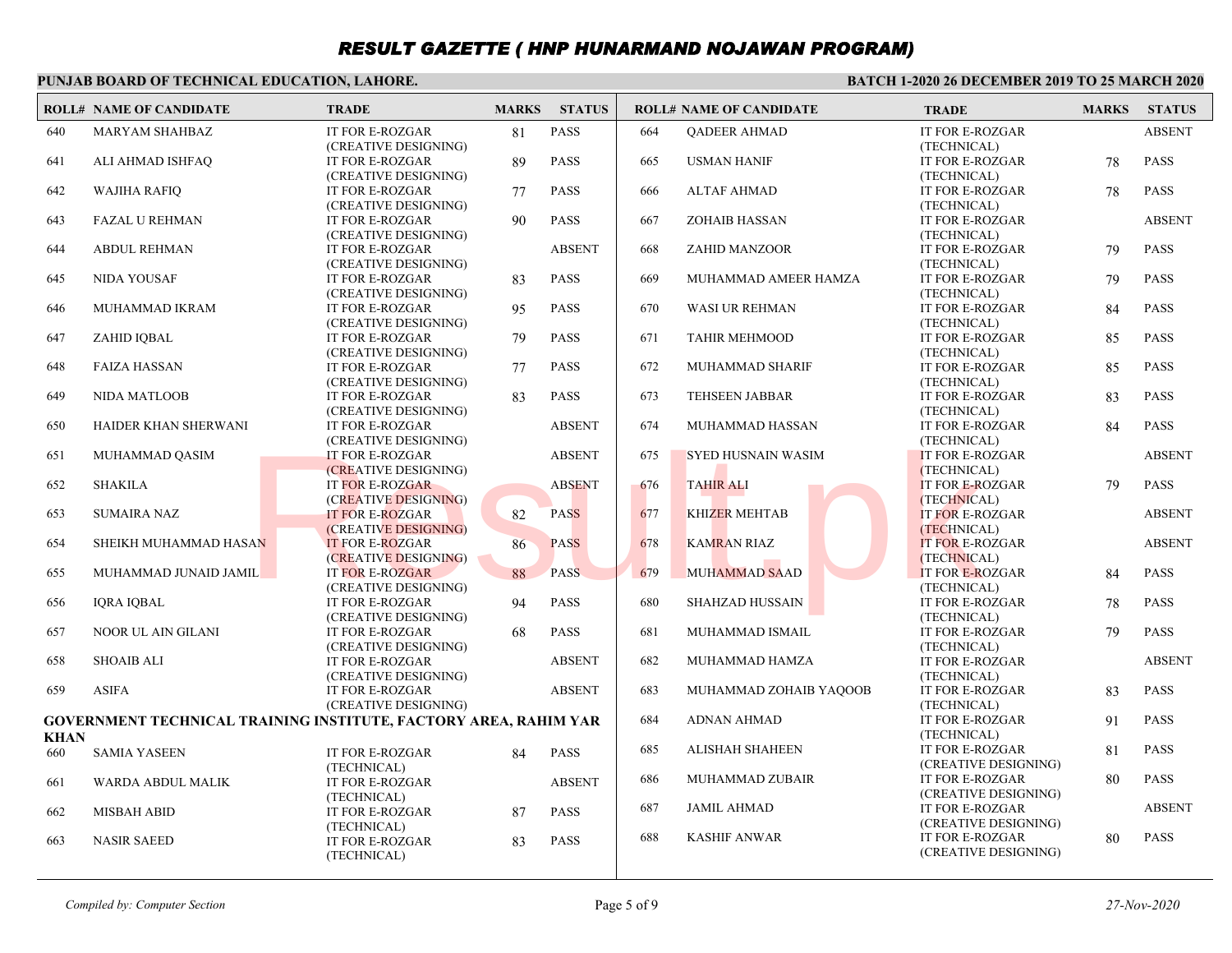#### **PUNJAB BOARD OF TECHNICAL EDUCATION, LAHORE.**

|     | <b>ROLL# NAME OF CANDIDATE</b> | <b>TRADE</b>                                                      | <b>MARKS</b> | <b>STATUS</b> |     | <b>ROLL# NAME OF CANDIDATE</b>            | <b>TRADE</b>                            | <b>MARKS</b> | <b>STATUS</b> |
|-----|--------------------------------|-------------------------------------------------------------------|--------------|---------------|-----|-------------------------------------------|-----------------------------------------|--------------|---------------|
| 689 | <b>ADEEL RIZWAN</b>            | <b>IT FOR E-ROZGAR</b>                                            | 78           | <b>PASS</b>   | 713 | <b>FAZILA ABBASI</b>                      | IT FOR E-ROZGAR                         |              | <b>ABSENT</b> |
|     |                                | (CREATIVE DESIGNING)                                              |              |               |     |                                           | (CREATIVE DESIGNING)                    |              |               |
| 690 | <b>TARIO MAHMOOD</b>           | <b>IT FOR E-ROZGAR</b>                                            | 77           | <b>PASS</b>   | 714 | <b>AQSA ATLAS JAVED</b>                   | IT FOR E-ROZGAR                         | 94           | <b>PASS</b>   |
|     |                                | (CREATIVE DESIGNING)                                              |              |               |     |                                           | (CREATIVE DESIGNING)                    |              |               |
| 691 | <b>MUHAMMAD ASIF</b>           | <b>IT FOR E-ROZGAR</b>                                            | 80           | <b>PASS</b>   | 715 | <b>TEHREEM AHMAD</b>                      | <b>IT FOR E-ROZGAR</b>                  | 87           | <b>PASS</b>   |
|     |                                | (CREATIVE DESIGNING)                                              |              |               |     |                                           | (CREATIVE DESIGNING)                    |              |               |
| 692 | WASEEM AKRAM                   | <b>IT FOR E-ROZGAR</b>                                            | 89           | <b>PASS</b>   | 716 | <b>ARANIB KHALEEQ</b>                     | IT FOR E-ROZGAR                         | 90           | <b>PASS</b>   |
|     |                                | (CREATIVE DESIGNING)                                              |              |               |     |                                           | (CREATIVE DESIGNING)                    |              |               |
| 693 | <b>LAEEO AHMAD</b>             | <b>IT FOR E-ROZGAR</b>                                            |              | <b>ABSENT</b> | 717 | <b>ROBINA ASLAM</b>                       | <b>IT FOR E-ROZGAR</b>                  | 87           | <b>PASS</b>   |
|     |                                | (CREATIVE DESIGNING)                                              |              |               |     |                                           | (CREATIVE DESIGNING)                    |              |               |
| 694 | <b>AKHLAQ AHMAD</b>            | IT FOR E-ROZGAR                                                   | 80           | <b>PASS</b>   | 718 | <b>AFSHAN ANUM</b>                        | IT FOR E-ROZGAR                         | 86           | <b>PASS</b>   |
|     |                                | (CREATIVE DESIGNING)                                              |              |               |     |                                           | (CREATIVE DESIGNING)                    |              |               |
| 695 | <b>USAMA REHMAN</b>            | IT FOR E-ROZGAR                                                   |              | <b>ABSENT</b> | 719 | <b>NIMRA SARWAR</b>                       | <b>IT FOR E-ROZGAR</b>                  | 90           | <b>PASS</b>   |
|     |                                | (CREATIVE DESIGNING)                                              |              |               |     |                                           | (CREATIVE DESIGNING)                    |              |               |
| 696 | MUHAMMAD TALHA                 | IT FOR E-ROZGAR                                                   |              | <b>ABSENT</b> | 720 | <b>SANA ANWAR</b>                         | <b>IT FOR E-ROZGAR</b>                  | 87           | <b>PASS</b>   |
|     |                                | (CREATIVE DESIGNING)                                              |              |               |     |                                           | (CREATIVE DESIGNING)                    |              |               |
| 697 | <b>OAZI SHEERAZ AHMAD</b>      | <b>IT FOR E-ROZGAR</b>                                            | 81           | <b>PASS</b>   | 721 | <b>TAHIRA SAJJAD</b>                      | <b>IT FOR E-ROZGAR</b>                  | 88           | <b>PASS</b>   |
|     | <b>SAJID HUSSAIN</b>           | (CREATIVE DESIGNING)<br><b>IT FOR E-ROZGAR</b>                    |              |               |     |                                           | (CREATIVE DESIGNING)<br>IT FOR E-ROZGAR |              | <b>PASS</b>   |
| 698 |                                | (CREATIVE DESIGNING)                                              |              | <b>ABSENT</b> | 722 | AQSA ZAFAR                                | (CREATIVE DESIGNING)                    | 95           |               |
| 699 | ADNAN MUSTAFA                  | IT FOR E-ROZGAR                                                   |              | <b>ABSENT</b> | 723 | <b>ISHA KIRAN</b>                         | IT FOR E-ROZGAR                         | 87           | <b>PASS</b>   |
|     |                                | (CREATIVE DESIGNING)                                              |              |               |     |                                           | (CREATIVE DESIGNING)                    |              |               |
| 700 | MUHAMMAD WASEEM                | <b>IT FOR E-ROZGAR</b>                                            | 84           | <b>PASS</b>   | 724 | <b>FAIZA RIYAZ</b>                        | <b>IT FOR E-ROZGAR</b>                  | 91           | <b>PASS</b>   |
|     |                                | (CREATIVE DESIGNING)                                              |              |               |     |                                           | (CREATIVE DESIGNING)                    |              |               |
| 701 | MUHAMMAD AHMAD CHUGHTAI        | <b>IT FOR E-ROZGAR</b>                                            | 80           | <b>PASS</b>   | 725 | <b>MAHAM ASGHAR</b>                       | <b>IT FOR E-ROZGAR</b>                  | 88           | <b>PASS</b>   |
|     |                                | (CREATIVE DESIGNING)                                              |              |               |     |                                           | (CREATIVE DESIGNING)                    |              |               |
| 702 | <b>SALMAN SHAFIQUE</b>         | <b>IT FOR E-ROZGAR</b>                                            |              | <b>ABSENT</b> | 726 | <b>MAHZAIB MUKHTIAR</b>                   | <b>IT FOR E-ROZGAR</b>                  | 87           | <b>PASS</b>   |
|     |                                | (CREATIVE DESIGNING)                                              |              |               |     |                                           | (CREATIVE DESIGNING)                    |              |               |
| 703 | HAMID AHMAD                    | <b>IT FOR E-ROZGAR</b>                                            | 80           | <b>PASS</b>   | 727 | <b>MARYAM BIBI</b>                        | <b>IT FOR E-ROZGAR</b>                  | 87           | <b>PASS</b>   |
|     |                                | (CREATIVE DESIGNING)                                              |              |               |     |                                           | (CREATIVE DESIGNING)                    |              |               |
| 704 | <b>ABUBAKKAR SIDDIQUE</b>      | <b>IT FOR E-ROZGAR</b>                                            | 83           | <b>PASS</b>   | 728 | <b>AMARHA IFTIKHAR</b>                    | <b>IT FOR E-ROZGAR</b>                  | 87           | <b>PASS</b>   |
|     |                                | (CREATIVE DESIGNING)                                              |              |               |     |                                           | (CREATIVE DESIGNING)                    |              |               |
| 705 | <b>ABDUL BASIT</b>             | IT FOR E-ROZGAR                                                   |              | <b>ABSENT</b> |     | GOVT. COLLEGE OF TECHNOLOGY, , RAWALPINDI |                                         |              |               |
|     |                                | (CREATIVE DESIGNING)                                              |              |               |     |                                           |                                         |              |               |
| 706 | MUHAMMAD WAQAR HAIDER          | <b>IT FOR E-ROZGAR</b>                                            |              | <b>ABSENT</b> | 729 | <b>TALHA SHAKEEL</b>                      | IT FOR E-ROZGAR                         | 79           | <b>PASS</b>   |
|     | <b>SIDDIOUE</b>                | (CREATIVE DESIGNING)                                              |              |               | 730 | <b>UZAIR HASSAN</b>                       | (TECHNICAL)                             |              | <b>PASS</b>   |
| 707 | <b>TANVEER HUSSAIN</b>         | <b>IT FOR E-ROZGAR</b>                                            | 78           | <b>PASS</b>   |     |                                           | IT FOR E-ROZGAR<br>(TECHNICAL)          | 80           |               |
|     |                                | (CREATIVE DESIGNING)                                              |              |               |     | MUHAMMAD ALI                              | <b>IT FOR E-ROZGAR</b>                  | 80           | <b>PASS</b>   |
| 708 | <b>MUHAMMAD AMIR</b>           | <b>IT FOR E-ROZGAR</b>                                            |              | <b>ABSENT</b> | 731 |                                           | (TECHNICAL)                             |              |               |
|     |                                | (CREATIVE DESIGNING)                                              |              |               | 732 | MUHAMMAD HUMAYOUN                         | IT FOR E-ROZGAR                         |              | <b>ABSENT</b> |
|     |                                | GOVERNMENT VOCATIONAL TRAINING INSTITUTE FOR WOMEN, EID GAH ROAD, |              |               |     |                                           | (TECHNICAL)                             |              |               |
|     | <b>RAHIM YAR KHAN</b>          |                                                                   |              |               | 733 | <b>MOEED ASGHAR</b>                       | <b>IT FOR E-ROZGAR</b>                  | 72           | <b>PASS</b>   |
| 709 | <b>AYESHA ASHIQ</b>            | <b>IT FOR E-ROZGAR</b>                                            |              | <b>ABSENT</b> |     |                                           | (TECHNICAL)                             |              |               |
|     |                                | (CREATIVE DESIGNING)                                              |              |               | 734 | <b>ZUNAIR ABBAS</b>                       | IT FOR E-ROZGAR                         | 76           | <b>PASS</b>   |
| 710 | <b>SAIMA YOUSAF</b>            | <b>IT FOR E-ROZGAR</b>                                            | 87           | <b>PASS</b>   |     |                                           | (TECHNICAL)                             |              |               |
|     |                                | (CREATIVE DESIGNING)                                              |              |               | 735 | MUHAMMAD TAIMOOR JAVED                    | IT FOR E-ROZGAR                         | 73           | <b>PASS</b>   |
| 711 | SHUMAILA YOUNAS                | IT FOR E-ROZGAR                                                   | 86           | <b>PASS</b>   |     |                                           | (TECHNICAL)                             |              |               |
|     |                                | (CREATIVE DESIGNING)                                              |              |               | 736 | <b>SHERAZ SHAH</b>                        | IT FOR E-ROZGAR                         | 93           | <b>PASS</b>   |
| 712 | <b>SANA JAVED</b>              | <b>IT FOR E-ROZGAR</b>                                            | 86           | <b>PASS</b>   |     |                                           | (TECHNICAL)                             |              |               |
|     |                                | (CREATIVE DESIGNING)                                              |              |               |     |                                           |                                         |              |               |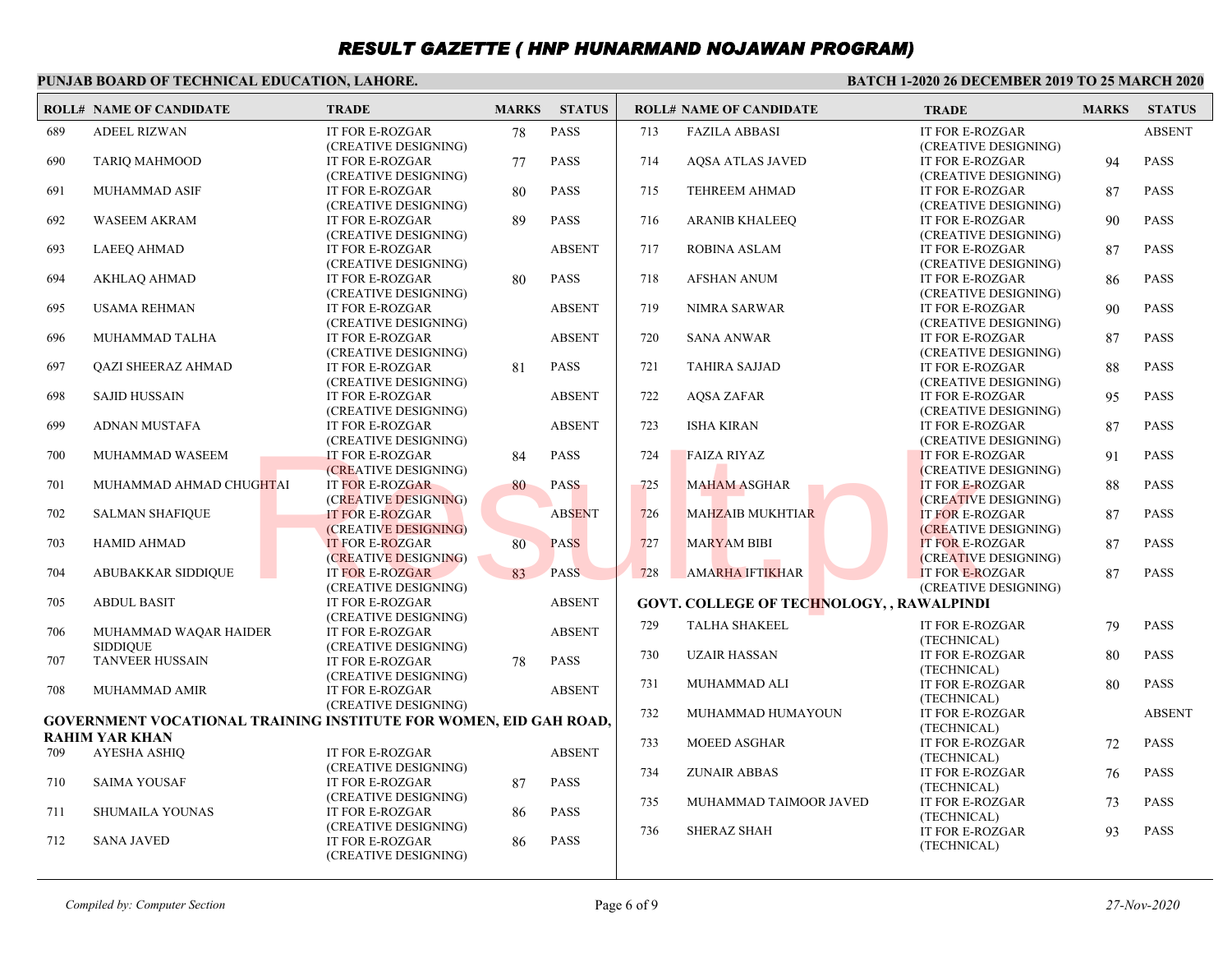#### **PUNJAB BOARD OF TECHNICAL EDUCATION, LAHORE.**

|     | <b>ROLL# NAME OF CANDIDATE</b> | <b>TRADE</b>                                   | <b>MARKS</b> | <b>STATUS</b> |     | <b>ROLL# NAME OF CANDIDATE</b>                                                            | <b>TRADE</b>                                   | <b>MARKS</b> | <b>STATUS</b> |
|-----|--------------------------------|------------------------------------------------|--------------|---------------|-----|-------------------------------------------------------------------------------------------|------------------------------------------------|--------------|---------------|
| 737 | MUHAMMAD BILAL AMIN            | IT FOR E-ROZGAR<br>(TECHNICAL)                 | 81           | <b>PASS</b>   | 762 | RAJA ATHSHAM                                                                              | IT FOR E-ROZGAR<br>(CREATIVE DESIGNING)        | 69           | <b>PASS</b>   |
| 738 | <b>HAMMAD ASGHAR</b>           | <b>IT FOR E-ROZGAR</b><br>(TECHNICAL)          | 74           | <b>PASS</b>   | 763 | <b>SYED WASI RAZA ZAIDI</b>                                                               | IT FOR E-ROZGAR<br>(CREATIVE DESIGNING)        |              | <b>ABSENT</b> |
| 739 | AMMAD ABU HURARA               | IT FOR E-ROZGAR<br>(TECHNICAL)                 |              | <b>ABSENT</b> | 764 | UBAID UR REHMAN KIYANI                                                                    | IT FOR E-ROZGAR<br>(CREATIVE DESIGNING)        | 80           | <b>PASS</b>   |
| 740 | MUHAMMAD ATIF AHMAD            | <b>IT FOR E-ROZGAR</b><br>(TECHNICAL)          |              | <b>ABSENT</b> | 765 | MISBAH BATOOL KIYANI                                                                      | <b>IT FOR E-ROZGAR</b><br>(CREATIVE DESIGNING) | 89           | <b>PASS</b>   |
| 741 | MUHAMMAD OSAMA NASEEM          | <b>IT FOR E-ROZGAR</b><br>(TECHNICAL)          |              | <b>ABSENT</b> | 766 | <b>USAMA BIN ASHFAO</b>                                                                   | <b>IT FOR E-ROZGAR</b><br>(CREATIVE DESIGNING) | 81           | <b>PASS</b>   |
| 742 | <b>SALMAN RASOOL</b>           | <b>IT FOR E-ROZGAR</b><br>(TECHNICAL)          | 80           | <b>PASS</b>   | 767 | EHTISHAM JAVID                                                                            | IT FOR E-ROZGAR<br>(CREATIVE DESIGNING)        |              | <b>ABSENT</b> |
| 743 | <b>NOUMAN TAHIR</b>            | IT FOR E-ROZGAR<br>(TECHNICAL)                 | 87           | <b>PASS</b>   | 768 | <b>HAMZA KHURSHID</b>                                                                     | <b>IT FOR E-ROZGAR</b><br>(CREATIVE DESIGNING) |              | <b>ABSENT</b> |
| 744 | <b>MAHD AHMED</b>              | <b>IT FOR E-ROZGAR</b><br>(TECHNICAL)          |              | <b>ABSENT</b> | 769 | MALIK SULYMAN AHMAD KHAN                                                                  | IT FOR E-ROZGAR<br>(CREATIVE DESIGNING)        | 80           | <b>PASS</b>   |
| 745 | <b>ABDUL SABOOR ABBASI</b>     | IT FOR E-ROZGAR<br>(TECHNICAL)                 | 92           | <b>PASS</b>   | 770 | <b>QISMATULLAH</b>                                                                        | <b>IT FOR E-ROZGAR</b><br>(CREATIVE DESIGNING) | 80           | <b>PASS</b>   |
| 746 | <b>SHAHID ALI KHAN</b>         | <b>IT FOR E-ROZGAR</b><br>(CREATIVE DESIGNING) | 72           | <b>PASS</b>   |     | <b>GOVERNMENT COLLEGE OF TECHNOLOGY, JEHAZ GROUND OLD HARRAPA</b><br><b>ROAD, SAHIWAL</b> |                                                |              |               |
| 747 | ABUBAKKAR ANSAR ABBASI         | IT FOR E-ROZGAR<br>(CREATIVE DESIGNING)        | 96           | <b>PASS</b>   | 771 | <b>ASAD ALI AMJAD</b>                                                                     | IT FOR E-ROZGAR<br>(TECHNICAL)                 | 90           | <b>PASS</b>   |
| 748 | <b>ABDUL BASIT ABBASI</b>      | <b>IT FOR E-ROZGAR</b><br>(CREATIVE DESIGNING) | 82           | <b>PASS</b>   | 772 | MUHAMMAD ADIL SHAH                                                                        | IT FOR E-ROZGAR<br>(TECHNICAL)                 | 80           | <b>PASS</b>   |
| 749 | <b>HAIDER ALI</b>              | <b>IT FOR E-ROZGAR</b><br>(CREATIVE DESIGNING) | 100          | <b>PASS</b>   | 773 | <b>MAJID HUSSAIN</b>                                                                      | <b>IT FOR E-ROZGAR</b><br>(TECHNICAL)          |              | <b>ABSENT</b> |
| 750 | MUHAMMAD INZAMAM               | <b>IT FOR E-ROZGAR</b><br>(CREATIVE DESIGNING) |              | <b>ABSENT</b> | 774 | MUHAMMAD REHAN SADIO                                                                      | <b>IT FOR E-ROZGAR</b><br>(TECHNICAL)          | 87           | <b>PASS</b>   |
| 751 | MUHAMMAD UMAIS                 | <b>IT FOR E-ROZGAR</b><br>(CREATIVE DESIGNING) | 98           | <b>PASS</b>   | 775 | MUHAMMAD USMAN                                                                            | <b>IT FOR E-ROZGAR</b><br>(TECHNICAL)          |              | <b>ABSENT</b> |
| 752 | MUHAMMAD ZUHAIR                | <b>IT FOR E-ROZGAR</b><br>(CREATIVE DESIGNING) |              | <b>ABSENT</b> | 776 | MUHAMMAD HUSSAIN                                                                          | IT FOR E-ROZGAR<br>(TECHNICAL)                 |              | <b>ABSENT</b> |
| 753 | SAYYEDA SANOBER ANWER          | <b>IT FOR E-ROZGAR</b><br>(CREATIVE DESIGNING) | 96           | <b>PASS</b>   | 777 | <b>AAQIB HUSSAIN</b>                                                                      | IT FOR E-ROZGAR<br>(TECHNICAL)                 | 87           | <b>PASS</b>   |
| 754 | <b>AMMAD AHMAD</b>             | IT FOR E-ROZGAR<br>(CREATIVE DESIGNING)        |              | <b>ABSENT</b> | 778 | MUHAMMAD ASIM ALI                                                                         | IT FOR E-ROZGAR<br>(TECHNICAL)                 | 86           | <b>PASS</b>   |
| 755 | <b>TANIA BABAR</b>             | <b>IT FOR E-ROZGAR</b><br>(CREATIVE DESIGNING) |              | <b>ABSENT</b> | 779 | <b>ALI TURAB</b>                                                                          | IT FOR E-ROZGAR<br>(TECHNICAL)                 | 87           | <b>PASS</b>   |
| 756 | MUHAMMAD OBAID                 | IT FOR E-ROZGAR<br>(CREATIVE DESIGNING)        |              | <b>ABSENT</b> | 780 | <b>MUHAMMAD HARIS</b>                                                                     | <b>IT FOR E-ROZGAR</b><br>(TECHNICAL)          |              | <b>ABSENT</b> |
| 757 | <b>HAMZA ZEB</b>               | <b>IT FOR E-ROZGAR</b><br>(CREATIVE DESIGNING) | 75           | <b>PASS</b>   | 781 | <b>ISRAR HUSSAIN</b>                                                                      | IT FOR E-ROZGAR<br>(TECHNICAL)                 | 92           | <b>PASS</b>   |
| 758 | <b>MUHAMMAD ZAIN</b>           | <b>IT FOR E-ROZGAR</b><br>(CREATIVE DESIGNING) | 74           | <b>PASS</b>   | 782 | <b>ZIA UR REHMAN</b>                                                                      | IT FOR E-ROZGAR<br>(TECHNICAL)                 | 90           | <b>PASS</b>   |
| 759 | MUHAMMAD HASNAIN NADEEM        | IT FOR E-ROZGAR<br>(CREATIVE DESIGNING)        | 79           | <b>PASS</b>   | 783 | MUHAMMAD HASSNAIN ALI                                                                     | IT FOR E-ROZGAR<br>(TECHNICAL)                 |              | <b>ABSENT</b> |
| 760 | <b>SAAD NAZIR</b>              | IT FOR E-ROZGAR<br>(CREATIVE DESIGNING)        |              | <b>ABSENT</b> | 784 | MUHAMMAD AHMAD RAZA                                                                       | IT FOR E-ROZGAR<br>(TECHNICAL)                 |              | <b>ABSENT</b> |
| 761 | ANEELA TAABASSUM               | <b>IT FOR E-ROZGAR</b><br>(CREATIVE DESIGNING) | 84           | <b>PASS</b>   | 785 | MUHAMMAD UMAR                                                                             | IT FOR E-ROZGAR<br>(TECHNICAL)                 |              | <b>ABSENT</b> |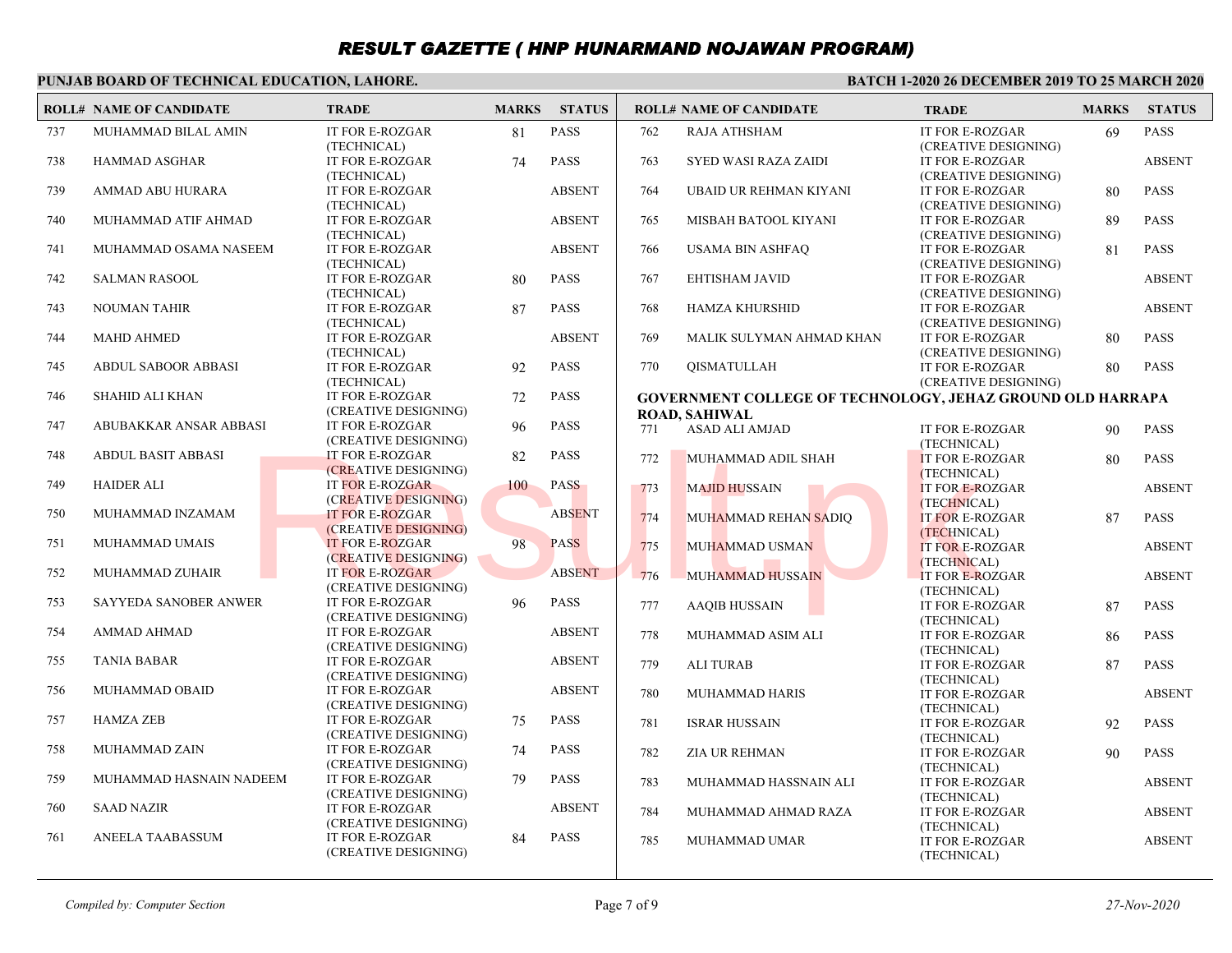#### **PUNJAB BOARD OF TECHNICAL EDUCATION, LAHORE.**

|     | <b>ROLL# NAME OF CANDIDATE</b>                       | <b>TRADE</b>                                   | <b>MARKS</b> | <b>STATUS</b> |     | <b>ROLL# NAME OF CANDIDATE</b>          | <b>TRADE</b>                                   | <b>MARKS</b> | <b>STATUS</b> |
|-----|------------------------------------------------------|------------------------------------------------|--------------|---------------|-----|-----------------------------------------|------------------------------------------------|--------------|---------------|
| 786 | MUHAMMAD ADNAN ZAFAR                                 | IT FOR E-ROZGAR<br>(TECHNICAL)                 | 89           | <b>PASS</b>   | 810 | <b>ZEBA SUNDAS</b>                      | IT FOR E-ROZGAR<br>(CREATIVE DESIGNING)        | 90           | <b>PASS</b>   |
| 787 | <b>MUDASAR SAEED</b>                                 | IT FOR E-ROZGAR<br>(TECHNICAL)                 | 87           | <b>PASS</b>   | 811 | MUHAMMAD UZAIR                          | IT FOR E-ROZGAR<br>(CREATIVE DESIGNING)        |              | <b>ABSENT</b> |
| 788 | <b>USAMA TARIO</b>                                   | IT FOR E-ROZGAR<br>(TECHNICAL)                 |              | <b>ABSENT</b> | 812 | TEHMEENA BUSHRA AZIZ                    | <b>IT FOR E-ROZGAR</b><br>(CREATIVE DESIGNING) |              | <b>ABSENT</b> |
| 789 | MUHAMMAD AKHTAR HUSSAIN                              | IT FOR E-ROZGAR<br>(TECHNICAL)                 | 85           | <b>PASS</b>   | 813 | MUHAMMAD AWAIS SALEEM                   | IT FOR E-ROZGAR<br>(CREATIVE DESIGNING)        | 89           | <b>PASS</b>   |
| 790 | MUHAMMAD HUSSAIN                                     | IT FOR E-ROZGAR<br>(TECHNICAL)                 |              | <b>ABSENT</b> | 814 | MUHAMMAD KAMAL DANISH                   | <b>IT FOR E-ROZGAR</b><br>(CREATIVE DESIGNING) | 86           | <b>PASS</b>   |
| 791 | <b>SHAHID ASLAM</b>                                  | IT FOR E-ROZGAR<br>(TECHNICAL)                 | 89           | <b>PASS</b>   | 815 | <b>ABDULLAH ARIF ZUBERI</b>             | IT FOR E-ROZGAR<br>(CREATIVE DESIGNING)        |              | <b>ABSENT</b> |
| 792 | <b>RAB NAWAZ</b>                                     | IT FOR E-ROZGAR<br>(TECHNICAL)                 | 94           | <b>PASS</b>   | 816 | RANA MUHAMMAD ABDULLAH<br><b>WAKEEL</b> | <b>IT FOR E-ROZGAR</b><br>(TECHNICAL)          | 89           | <b>PASS</b>   |
| 793 | <b>EHSAN IMRAN</b>                                   | <b>IT FOR E-ROZGAR</b><br>(TECHNICAL)          | 93           | <b>PASS</b>   | 817 | <b>SIBT UL HASNAIN</b>                  | IT FOR E-ROZGAR<br>(TECHNICAL)                 | 81           | <b>PASS</b>   |
| 794 | <b>ALI HUSNAIN</b>                                   | IT FOR E-ROZGAR<br>(TECHNICAL)                 | 85           | <b>PASS</b>   | 818 | <b>TARIQ TUFAIL</b>                     | IT FOR E-ROZGAR<br>(TECHNICAL)                 | 88           | <b>PASS</b>   |
| 795 | ALI HAMZA HUSSAIN                                    | IT FOR E-ROZGAR<br>(TECHNICAL)                 |              | <b>ABSENT</b> | 819 | <b>SAAD AHMAD</b>                       | IT FOR E-ROZGAR<br>(TECHNICAL)                 |              | <b>ABSENT</b> |
|     | GOVERNMENT COLLEGE OF TECHNOLOGY, PAF ROAD, SARGODHA |                                                |              |               | 820 | <b>ADNAN AHMED</b>                      | IT FOR E-ROZGAR                                | 84           | <b>PASS</b>   |
| 796 | MUHAMMAD ADIL ATTA                                   | <b>IT FOR E-ROZGAR</b>                         | 89           | <b>PASS</b>   | 821 | <b>MUHAMMAD UMER</b>                    | (TECHNICAL)<br><b>IT FOR E-ROZGAR</b>          | 85           | <b>PASS</b>   |
| 797 | MUHAMMAD ZAKWAN                                      | (CREATIVE DESIGNING)<br><b>IT FOR E-ROZGAR</b> | 95           | <b>PASS</b>   | 822 | <b>SABA NOREEN</b>                      | (TECHNICAL)<br>IT FOR E-ROZGAR                 |              | <b>ABSENT</b> |
| 798 | <b>HUSNAIN AZIZ</b>                                  | (CREATIVE DESIGNING)<br><b>IT FOR E-ROZGAR</b> |              | <b>ABSENT</b> | 823 | <b>AFSHAN MARYAM</b>                    | (TECHNICAL)<br><b>IT FOR E-ROZGAR</b>          |              | <b>ABSENT</b> |
| 799 | MUHAMMAD AHMED                                       | (CREATIVE DESIGNING)<br><b>IT FOR E-ROZGAR</b> | 86           | <b>PASS</b>   | 824 | <b>FIRDOS ALIA AKHTAR</b>               | (TECHNICAL)<br><b>IT FOR E-ROZGAR</b>          |              | <b>ABSENT</b> |
| 800 | MUHAMMAD SAQIB ULLAH KHAN                            | (CREATIVE DESIGNING)<br><b>IT FOR E-ROZGAR</b> | 92           | <b>PASS</b>   | 825 | SAFIA LIAQAT                            | (TECHNICAL)<br>IT FOR E-ROZGAR                 | 85           | <b>PASS</b>   |
| 801 | <b>ABU BAKAR</b>                                     | (CREATIVE DESIGNING)<br><b>IT FOR E-ROZGAR</b> |              | <b>ABSENT</b> | 826 | SHAHTAJ AMJAD                           | (TECHNICAL)<br>IT FOR E-ROZGAR                 | 85           | <b>PASS</b>   |
| 802 | <b>ZOHAIB HASSAN</b>                                 | (CREATIVE DESIGNING)<br><b>IT FOR E-ROZGAR</b> | 96           | <b>PASS</b>   | 827 | <b>HAFSA JAVID</b>                      | (TECHNICAL)<br>IT FOR E-ROZGAR                 | 90           | <b>PASS</b>   |
| 803 | <b>ALI HAIDER</b>                                    | (CREATIVE DESIGNING)<br><b>IT FOR E-ROZGAR</b> | 93           | <b>PASS</b>   | 828 | <b>TAYYAB HABIB</b>                     | (TECHNICAL)<br><b>IT FOR E-ROZGAR</b>          | 87           | <b>PASS</b>   |
| 804 | MUHAMMAD KHAN                                        | (CREATIVE DESIGNING)<br><b>IT FOR E-ROZGAR</b> | 87           | <b>PASS</b>   | 829 | MUHAMMAD JAWAD HAIDER                   | (TECHNICAL)<br>IT FOR E-ROZGAR                 | 83           | <b>PASS</b>   |
| 805 | <b>BAKHTAWER</b>                                     | (CREATIVE DESIGNING)<br>IT FOR E-ROZGAR        | 92           | <b>PASS</b>   | 830 | <b>KHALIDA PARVEEN</b>                  | (TECHNICAL)<br><b>IT FOR E-ROZGAR</b>          | 84           | <b>PASS</b>   |
| 806 | <b>KIRAN AMIR</b>                                    | (CREATIVE DESIGNING)<br>IT FOR E-ROZGAR        | 83           | <b>PASS</b>   | 831 | <b>UZMA NAZ</b>                         | (TECHNICAL)<br>IT FOR E-ROZGAR                 | 81           | <b>PASS</b>   |
| 807 | <b>SONIA BIBI</b>                                    | (CREATIVE DESIGNING)<br><b>IT FOR E-ROZGAR</b> | 88           | <b>PASS</b>   | 832 | MUHAMMAD HAMZA GULL                     | (TECHNICAL)<br>IT FOR E-ROZGAR                 | 82           | <b>PASS</b>   |
| 808 | <b>MASOOMA MALIK</b>                                 | (CREATIVE DESIGNING)<br><b>IT FOR E-ROZGAR</b> | 93           | <b>PASS</b>   | 833 |                                         | (TECHNICAL)                                    |              |               |
| 809 | MUHAMMAD WAQAR HAIDER                                | (CREATIVE DESIGNING)<br><b>IT FOR E-ROZGAR</b> |              | <b>ABSENT</b> |     | SAJAWAL SALAMAT                         | IT FOR E-ROZGAR<br>(TECHNICAL)                 | 86           | <b>PASS</b>   |
|     |                                                      | (CREATIVE DESIGNING)                           |              |               | 834 | MUHAMMAD USMAN                          | <b>IT FOR E-ROZGAR</b><br>(TECHNICAL)          | 83           | <b>PASS</b>   |